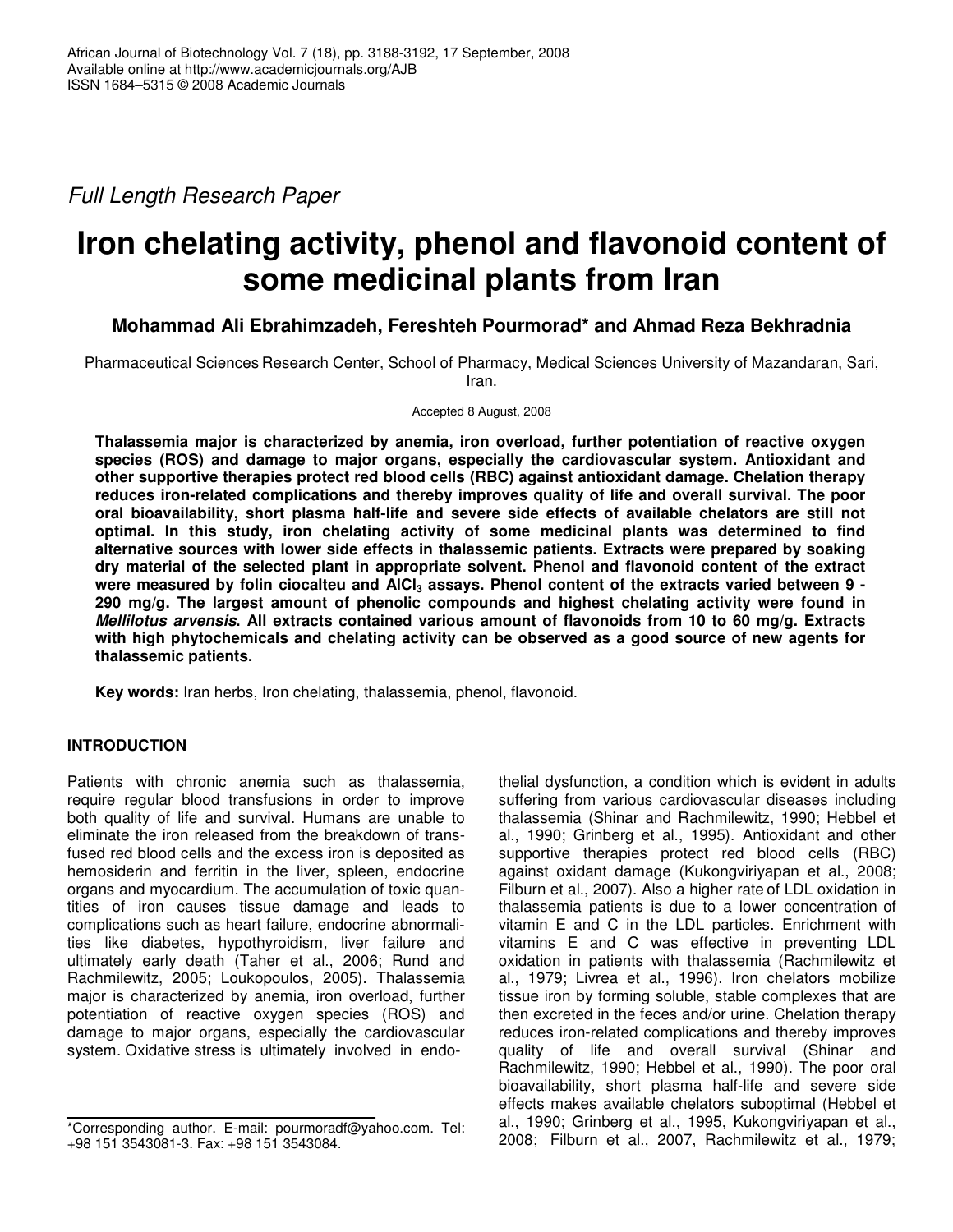**Table 1.** The studied plants and their medicinal uses.

| <b>Plant</b>                            | <b>Common name</b>                                      | Part of plant tested                                   | Medical use/disease treated                                                                                                                                                                              |
|-----------------------------------------|---------------------------------------------------------|--------------------------------------------------------|----------------------------------------------------------------------------------------------------------------------------------------------------------------------------------------------------------|
| Myrtaceae<br>Feijoa sellowiana          | Feijoa, Pineapple<br>Guava, Guavasteen                  | Fruits peels and leaves                                | Human food                                                                                                                                                                                               |
| Caprifoliaceae<br>Sambucus ebulus       | Danewort, Dwarf<br>Elder.                               | Fruits                                                 | Antinociceptiv; anti inflammatory activity<br>Antiphlogistic; Cholagogue; Diaphoretic;<br>Diuretic; Expectorant; Homeopathy;<br>Poultice; Purgative.                                                     |
| Rosaceae<br>Crataegus pentagyna         |                                                         | Fruits                                                 | Hypotensive; cardiotonic                                                                                                                                                                                 |
| Juglandaceae<br>Pterocarya fraxinifolia | Caucasian wingnut,<br>Pterocarya<br>caucasica           | Fruits and stem barks                                  | Diaphoretic                                                                                                                                                                                              |
| Anacardiaceae<br>Pistacia lentiscus     | Mastic gum                                              | Gum                                                    | Antimicrobial; antioxidant; hepatoprotective;<br>Analgesic; Antitussive; Carminative; Diuretic;<br>Expectorant; Odontalgic; Sedative; Stimulant                                                          |
| Fabaceae<br>Melilotus arvensis          | <b>Yellow Melilot</b>                                   | Arial parts                                            | Antispasmodic; Aromatic; Carminative;<br>Diuretic; Emollient; Expectorant; Ophthalmic;<br>Vulnerary                                                                                                      |
| Onagraceae<br>Epilobium hirsutum        | Great Willowherb,<br><b>Greater Hairy</b><br>Willowherb | Leaves                                                 | Antimotility; antibacterial; anti- inflammatory;<br>analgesic activity                                                                                                                                   |
| Graminaceae,<br>Corn<br>silk (Zea mays) | Maize silk, mealie<br>silk and Yu mi shu.               | The silk on the cob are<br>used for making the<br>brew | Diuretic; kidney Stones; cystitis;<br>demulcent;anti-inflammatory; tonic;anti<br>diarrhea; anti itching; prostateproblems;<br>blood sugar decreasing; intestinal and liver<br>function regulatory effect |
| Ebenaceae<br>Diospyros lotus            | Persimmon                                               | Fruit                                                  | Anticeptic, sedative, anti fever, antidiabetic,<br>antitumor                                                                                                                                             |
| Rosaceae<br>Pyrus boissieriana          | Pear                                                    | Fruit                                                  | Antioxidant                                                                                                                                                                                              |
| Lamiaceae<br>Salvia glutinosa           | Jupiter's distaff                                       | Arial parts                                            | Antimicrobial                                                                                                                                                                                            |

Livrea et al., 1996). Within this context and taking into consideration the relative paucity of iron chelating agents, it is not surprising that clinical scientists are putting a great effort towards finding any potentially useful sources in order to obtain the maximum possible benefit with the least possible harm (Loukopoulos, 2005; Ebrahimzadeh et. al., 2006; Pourmorad et al., 2006; Hosseinimehr et al., 2007; Pourmorad et al., 2007). For thousands of years, mankind has known about the benefit of drugs from nature. Plant extracts, for the treatment of various ailments, were highly regarded by the ancient civilizations. Even today, plant materials remain an important resource for combating illnesses. Some medicinal plants traditionally used for management of diseases were selected and their phenol and flavonoid content and iron chelating activities were evaluated in this study.

#### **MATERIALS AND METHODS**

#### **Chemicals**

Gallic acid, quercetin, EDTA and other necessary agents were pur-

chased from Merck and Fluka companies. All other chemicals and reagents used were of the highest commercially available purity.

#### **Preparation of extracts**

A brief description of the plants can be found in Table 1. 100 g each of the dried specific part of plant was soaked in desired solvent for 3 days in room temperature. The solvent was evaporated under reduced pressure and then lyophilized. The resulting solid masses were preserved in 4°C.

#### **Determination of total phenolic compounds and flavonoid content**

Total phenolic compound contents were determined by the Folin-Ciocalteau method (Ebrahimzadeh et al., 2008 a, b). The extract samples (0.5 ml of different dilutions) were mixed with 2.5 ml of 0.2 N Folin-Ciocalteau reagent (Sigma–Aldrich) for 5 min and 2.0 ml of 75 g/l sodium carbonate were then added. The absorbance of reaction was measured at 760 nm with a double beam Perkin Elmer UV/Visible spectrophotometer (USA) after 2 h of incubation at room temperature. The standard curve was prepared using 50 to 250 mg/ml solutions of gallic acid in methanol-water (1:1, v/v). Total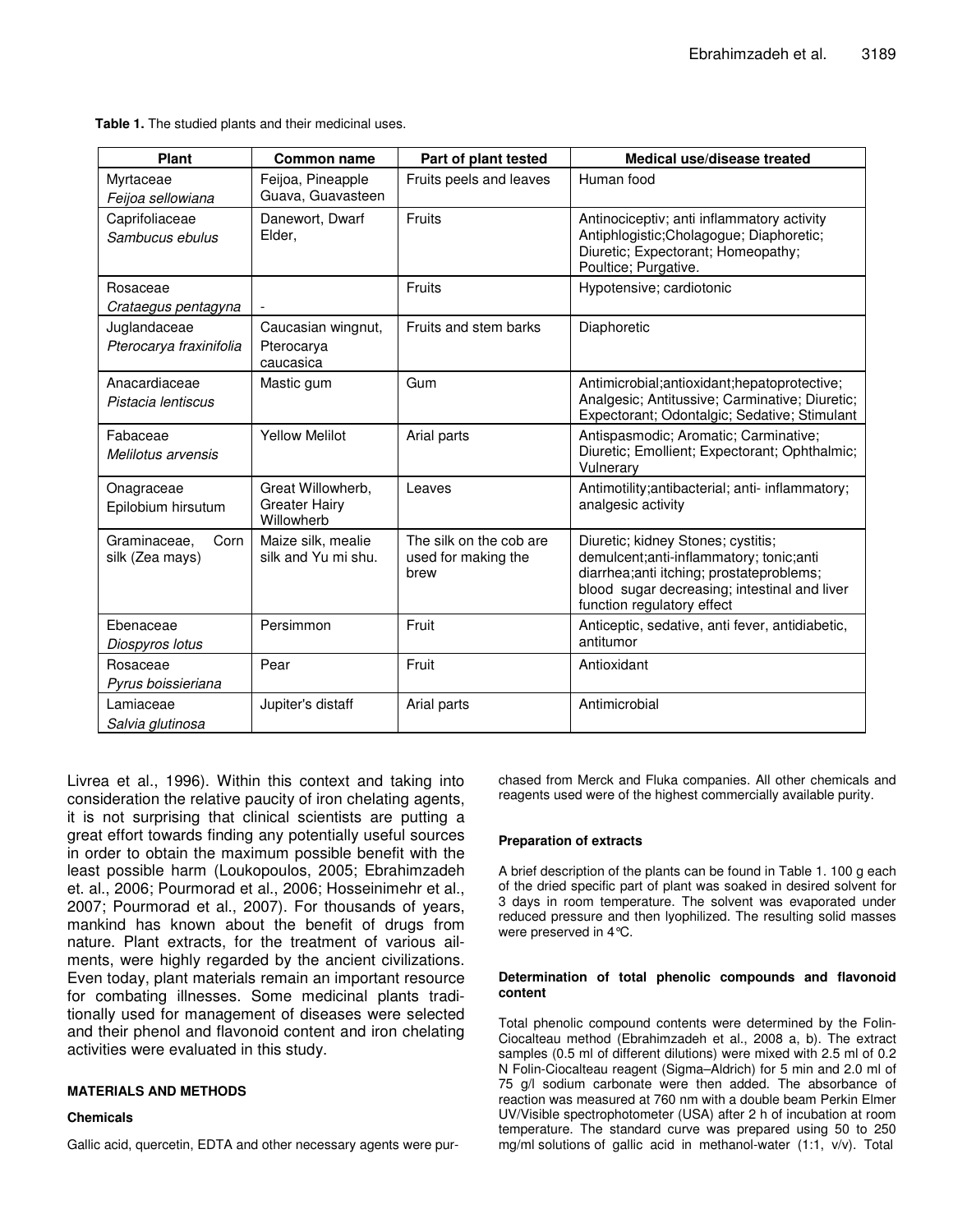|                            | <b>Total phenol</b> | <b>Flavonoid</b> | $Fe2+$ chelating activity |  |  |  |
|----------------------------|---------------------|------------------|---------------------------|--|--|--|
| Name of the plant          | content*            | content**        | $(IC_{50}$ mg/ml)         |  |  |  |
| Feijoa sellowiana          |                     |                  |                           |  |  |  |
| Aqueous fruits             | $89.07 \pm 1.38$    | $18.62 \pm 0.75$ | 18.2 % ***                |  |  |  |
| Methanolic fruits          | $81.09 \pm 1.75$    | $43.45 \pm 1.75$ | $1.50 \pm 0.01$           |  |  |  |
| Aqueous leaves             | $92.09 \pm 2.23$    | $59.52 \pm 1.03$ | $0.11 \pm 0.01$           |  |  |  |
| Methanolic leaves          | $44.04 \pm 1.27$    | $55.83 \pm 1.29$ | $2.40 \pm 0.02$           |  |  |  |
| Sambucus ebulus            |                     |                  |                           |  |  |  |
| Aqueous fruits             | $41.59 \pm 0.28$    | $23.80 \pm 0.89$ | 20.8 % ***                |  |  |  |
| Methanolic fruits          | $27.37 \pm 0.93$    | $14.70 \pm 0.93$ | $1.5 \pm 0.01$            |  |  |  |
| Crataegus pentagyna        |                     |                  |                           |  |  |  |
| Aqueous fruits             | $92.12 \pm 1.72$    | $10.56 \pm 0.41$ | 5.16 % ***                |  |  |  |
| Methanolic fruits          | $85.15 \pm 1.65$    | $23.68 \pm 1.02$ | $1.83 \pm 0.16$           |  |  |  |
| Pterocarya fraxinifolia    |                     |                  |                           |  |  |  |
| Methanolic stem peels      | $85.93 \pm 2.20$    | $24.32 \pm 0.98$ | $1.40 \pm 0.06$           |  |  |  |
| Methanolic leaves          | $17.78 \pm 1.32$    | $11.82 \pm 0.27$ | $1.89 \pm 0.11$           |  |  |  |
| Pistacia lentiscus         |                     |                  |                           |  |  |  |
| Gum                        | $9.92 \pm 0.12$     | $30.52 \pm 1.10$ | $0.13 \pm 0.01$           |  |  |  |
| <b>Mellilotus arvensis</b> |                     |                  |                           |  |  |  |
| leaves                     | $289.5 \pm 5$       | $57 \pm 5.4$     | $0.08 \pm 0.01$           |  |  |  |
| <b>Epilobium hirsutum</b>  |                     |                  |                           |  |  |  |
| leaves                     | $92.12 \pm 2.12$    | $58.45 \pm 1.53$ | $0.49 \pm 0.01$           |  |  |  |
| Zea mays                   |                     |                  |                           |  |  |  |
| Silk                       | $118.95 \pm 2.78$   | $58.22 \pm 1.34$ | $1.68 \pm 0.14$           |  |  |  |
| <b>Diospyros lotus</b>     |                     |                  |                           |  |  |  |
| Methanolic fruits          | $10.50 \pm 0.02$    | $2.03 \pm 0.01$  | $0.61 \pm 0.16$           |  |  |  |
| Pyrus boissieriana         |                     |                  |                           |  |  |  |
| Methanolic fruits          | $16.16 \pm 0.02$    | $3.71 \pm 0.01$  | $0.78 \pm 0.07$           |  |  |  |
| Salvia glutinosa           |                     |                  |                           |  |  |  |
| Methanolic aerial parts    | $48.82 \pm 0.07$    | $45.75 \pm 0.12$ | $0.21 \pm 0.09$           |  |  |  |
| <b>EDTA</b>                |                     |                  | $0.017 \pm 0.00$          |  |  |  |

**Table 2.** Total phenol and flavonoid content and iron chelating IC<sub>50</sub> of the herbs studied in this paper.

\*mg gallic acid equivalent/g of powder.

\*\*mg quercetin equivalent/g of powder.

\*\*\*at 3.2 mg/ml.

Data presented as Mean ± SD.

phenol values are expressed in terms of gallic acid equivalent (mg/g of dry mass), which is a common reference phenolic compound.

Flavonoid content of each extract was determined by following colorimetric method (Chang et al., 2002). Briefly, 0.5 mL solution of each plant extracts (at 10% w/v) in methanol were separately mixed with 1.5 mL of methanol, 0.1 mL of 10% aluminum chloride, 0.1 mL of 1 M potassium acetate, and 2.8 mL of distilled water, and left at room temperature for 30 min. The absorbance of the reaction mixture was measured at 415 nm with a double beam Perkin Elmer UV/Visible spectrophotometer (USA). The calibration curve was prepared by preparing quercetin solutions at concentrations 12.5 to 100  $\mu$ g ml<sup>-1</sup> in methanol.

#### **Metal chelating activity**

The chelation of ferrous ions by extracts was estimated by method

of Dinis et al. (Dinis et al., 1994). Briefly, 50  $\mu$ l of 2 mM FeCl<sub>2</sub> was added to 1 ml of different concentrations of the extract (0.2, 0.4, 0.8, 1.6 and 3.2 mg/ml). The reaction was initiated by the addition of 0.2 ml of 5 mM ferrozine solution. The mixture was vigorously shaken and left to stand at room temperature for 10 min. The absorbance of the solution was thereafter measured at 562 nm. The percentage inhibition of ferrozine– $Fe<sup>2+</sup>$  complex formation was calculated as  $[(A_0 - A_s)/ A_s] \times 100$ , where  $A_0$  was the absorbance of the control, and  $A_s$  was the absorbance of the extract/ standard. Na<sub>2</sub>EDTA was used as positive control.

## **Statistical analysis**

Results are presented as mean  $\pm$  SD. Statistical analyses were performed by Student's *t*-test. The values of p < 0.05 were considered significant.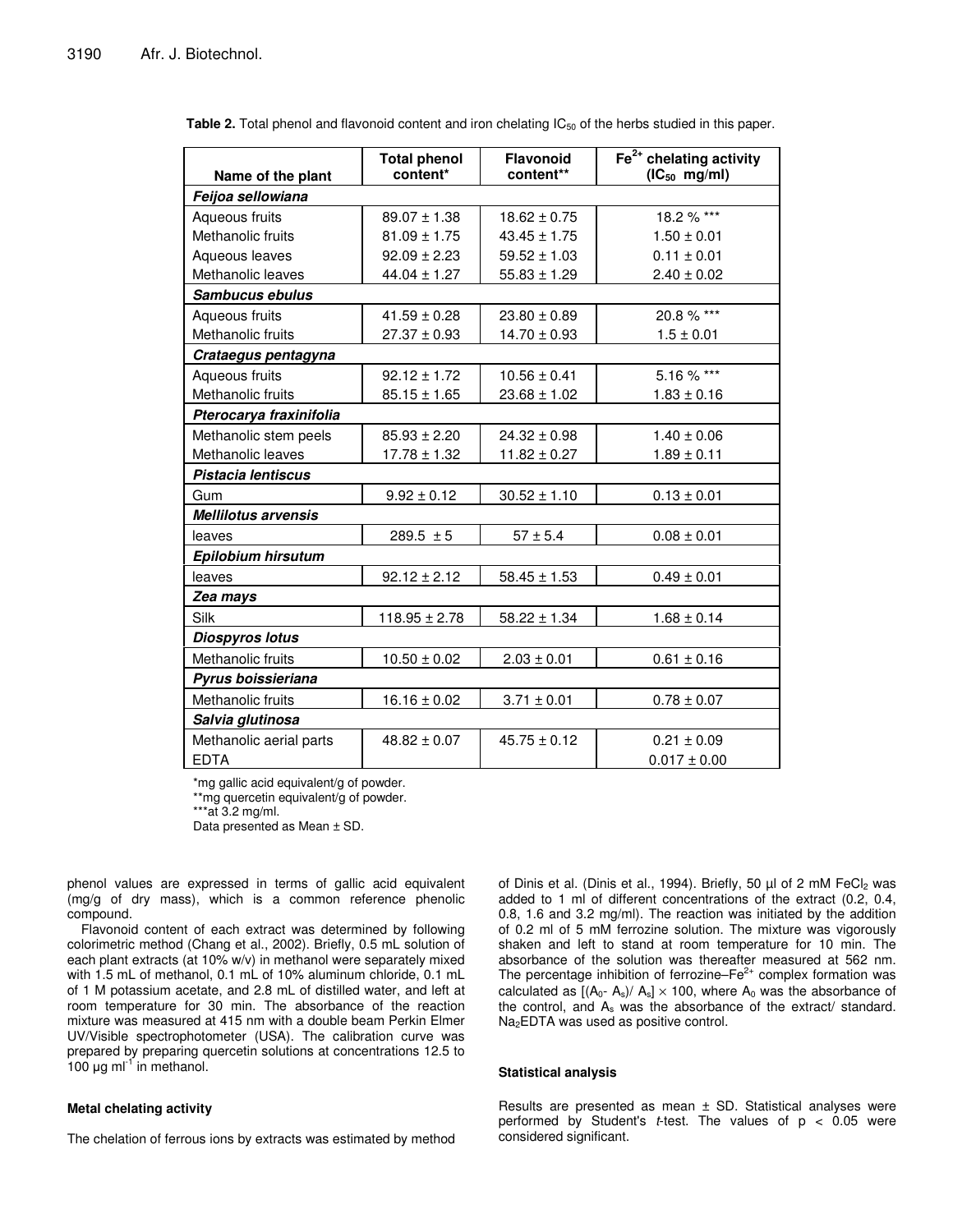# **RESULTS AND DISCUSSION**

# **Flavonoid and total phenol contents of the extracts**

It has been recognized that flavonoids show antioxidant activity and their effects on human nutrition and health are considerable. The mechanisms of action of flavonoids are through scavenging or chelating process (Kessler et al., 2003; Cook and Samman, 1996). Phenolic compounds are a class of antioxidant compounds which act as free radical terminators (Shahidi and Wanasundara, 1992). The compounds such as flavonoids, which contain hydroxyl functional groups, are responsible for antioxidant effect in the plants (Das and Pereira, 1990; Younes, 1981). The flavonoid content of extracts calculated as quercetin equivalent. *Epilobium hirsutum,* Corn silk and *Mellilotus arvensis* with 57 - 58.5 mg quercetin equivalent in each g dry powder, contained highest flavonoid content (Table 2). Total phenols measured by Folin Ciocalteu reagent in terms of gallic acid equivalent. *M. arvensis* with 289.5, corn silk with 119 and *E. hirsutum* with 92.1 mg gallic acid equivalent in each g dry powder, contained highest total phenol content (Table 2).

## **Metal chelating activity**

The chelating of  $\textsf{Fe}^{2+}$  by extracts was estimated by the method of Dinis et al. (1994). Ferrozine can quantitatively form complexes with Fe<sup>2+</sup>. However, in the presence of chelating agents, the complex formation is disrupted with the result that the red colour of the complex is decreased. Measurement of colour reduction, therefore, allows the estimation of the chelating activity of the coexisting chelator. The transition metal ion,  $\mathsf{Fe}^{2+}$  possess the ability to move single electrons by virtue of which it can allow the formation and propagation of many radical reactions, even starting with relatively non-reactive radicals (Aboul-Enein et al., 2003). The main strategy to avoid ROS generation that is associated with redox active metal catalysis involves chelating of the metal ions. *M. arvensis*, the most active extract interfered with the formation of ferrous and ferrozine complex, suggesting that it has chelating activity and captures ferrous ion before ferrozine.  $IC_{50}$  of the extract for chelating activity was 80  $\pm$  0.01  $\mu$ g/ml which is lower than the positive standard EDTA (IC<sub>50</sub> = 17  $\mu$ g/ml). The IC<sub>50</sub> of chelating effect of other extracts on  $Fe<sup>2+</sup>$  and ferrozine complex formation is shown in Table 2.

# **Conclusion**

There was a direct relation between chelatory activity and the content of active compounds, phenol and flavonoid in some extracts in this study. Some extracts with high phenol and flavonoid contents showed good chelating of

Fe 2+ . For example, *E. hirsutum and M. arvensis* that contained highest phenol and flavonoid contents showed the best chelating activity. Also, aqueous extract of *F. sellowiana* leaves showed good activity. In spite of some correlation, totally, no correlation was found between phenol and flavonoid content of an extract and its chelating activity ( $p > 0.001$ ). Corn silk with high phenol and flavonoid content showed very weak chelating activity but *P. lentiscus* with low phenol and flavonoid content showed good chelating activity (Table 2).

All extracts showed a variety of activity and phytochemical compounds in this study, but *Mellilotus officinalis* can be observed as a potent iron-chelating source for further investigation.

### **REFERENCES**

- Aboul-Enein AM, El Baz FK, El-Baroty GS, Youssef AM, Abd El-Baky HH (2003). Antioxidant activity of algal extracts on lipid peroxidation. J. Med. Sci. 3: 87-98.
- Chang C, Yang M, Wen H, Chern J (2002). Estimation of total flavonoid content in propolis by two complementary colorimetric methods. J. Food Drug Anal. 10: 178-182.
- Cook NC, Samman S (1996). Flavonoids- chemistry, metabolism, cardioprotective effects, and dietary sources. Nutr. Biochem. 7: 66- 76.
- Das NP, Pereira TA (1990). Effects of flavonoids on thermal autooxidation of Palm oil: structure- activity relationship. J. Am. Oil Chem. Soc. 67: 255- 258.
- Dinis TCP, Madeira VMC, Almeida MLM (1994). Action of phenolic derivates (acetoaminophen, salycilate and 5-aminosalycilate) as inhibitors of membrane lipid peroxidation and as peroxyl radical scavengers. Arch. Biochem. Biophys. 315: 161-169.
- Ebrahimzadeh MA, Hosseinimehr SJ, Hamidinia A, Jafari M (2008a). Antioxidant and free radical scavenging activity of Feijoa sallowiana fruits peel and leaves. Pharmacologyonline, 1: 7-14.
- Ebrahimzadeh MA, Mahmoudi M, Salimi E (2006). Antiinflammatory activity of Sambucus ebulus hexane extracts. Fitoterapia, 77: 146- 148.
- Ebrahimzadeh MA, Pourmorad F, Hafezi S (2008b). Antioxidant Activities of Iranian Corn Silk. Turk. J. Biol. 32: 43-49.
- Filburn CR, Kettenacker R, Griffin DW (2007). Bioavailability of a silybin-phosphatidylcholine complex in dogs. J. Vet. Pharmacol. Ther. 30: 132-138.
- Grinberg LN, Rachmilewitz EA, Kitrossky N, Chevion M (1995). Hydroxyl radical generation in ß-thalassemia red blood cells. Free Rad. Biol. Med. 18: 611-615.
- Hebbel RP, Leung A, Mohandas N (1990). Oxidation-induced changes in microheological properties of the red cell membrane. Blood, 76: 1015-1022.
- Hosseinimehr SJ, Pourmorad F, Shahabimajd N, Shahrbandy K, Hosseinzadeh R (2007). *In vitro* antioxidant activity of *Plygonium hyrcanicum, Centaurea depressa, Sambucus ebulus, Mentha spicata* and *Phytolacca americana*, Pak. J Biol. Sci. 10: 637-640.
- Kessler M, Ubeaud G, Jung L (2003). Anti- and pro-oxidant activity of rutin and quercetin derivatives. J. Pharm. Pharmacol. 55: 131-142.
- Kukongviriyapan V, Somparn N, Senggunprai L, Prawan A, Kukongviriyapan U, Jetsrisuparb A (2008). Endothelial Dysfunction and Oxidant Status in Pediatric Patients with Hemoglobin E-beta Thalassemia, Pediatr. Cardiol. 29: 130-135.
- Livrea MA, Tesoriere L, Pintaudi AM, Calabrese A, Maggio A, Freisleben HJ, D'arpa D, D'anna R, Bongiorno A (1996). Oxidative stress and antioxidant status in ß-thalassemia major: Iron overload and depletion of lipid-soluble antioxidants. Blood, 88: 3608-3614.
- Loukopoulos D (2005). Combined therapy with deferiprone and desferrioxamine in thalassemia major. Hematol. J. 90: 1305-1305.
- Pourmorad F, Ebrahimzadeh MA, Mahmoudi M, Yasini S (2007). Anti-